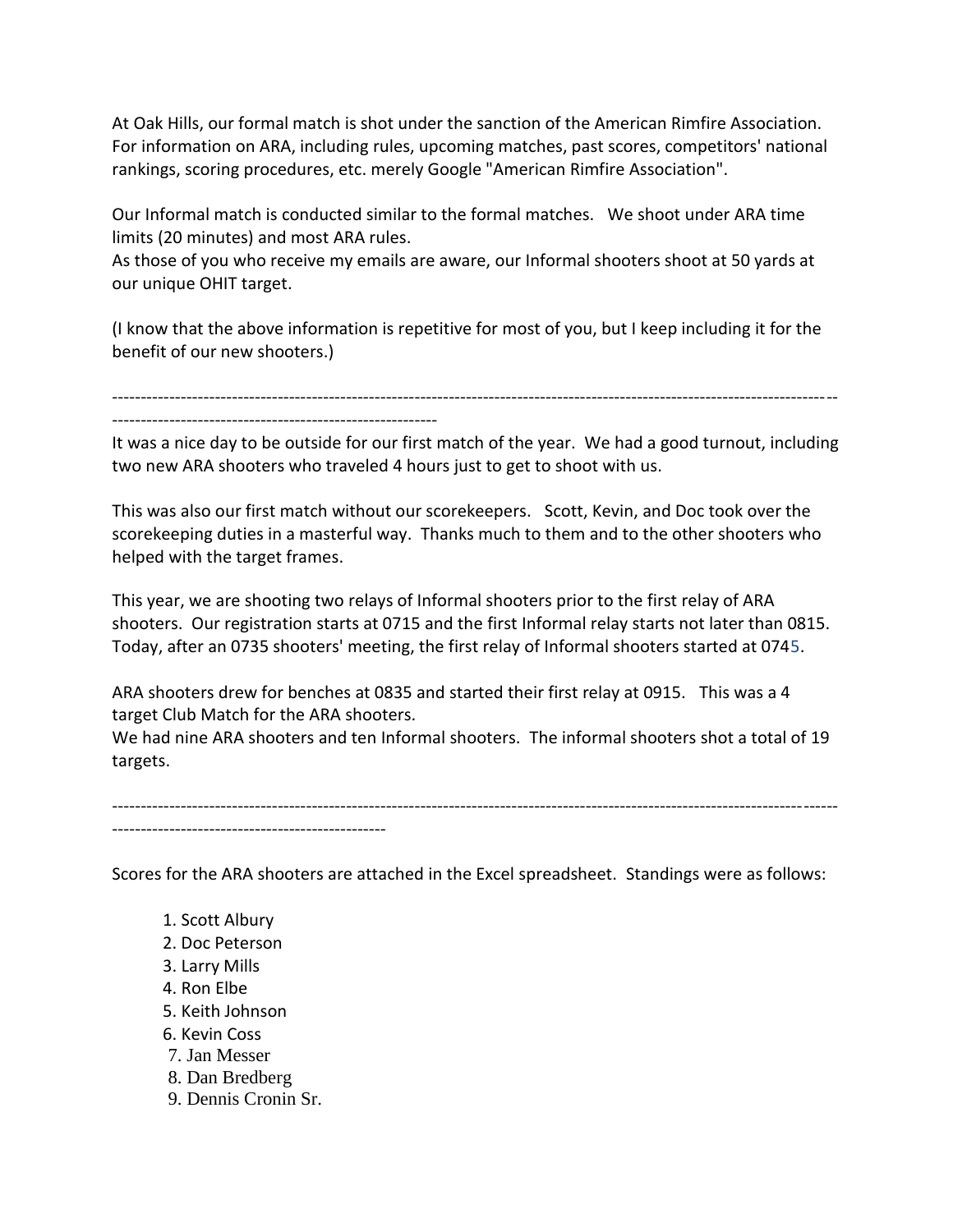------------------------------------------------------------------------------------------------------------------------------- ----------------------------------------------------------

Informal matches consist of only one target (but shooters can reenter as many times as they wish). I record only each shooter's best score.

We have three classes of informal matches --- Semiauto, Sporter, and Vintage. Each shooter's highest score is used to determine his standing in his class.

Winners of the three informal classes were:

| Semiauto                          |      |
|-----------------------------------|------|
| Joe Arnold                        | 2400 |
| Sporter:<br><b>Andrew Borders</b> | 2450 |
| Vintage:                          |      |
| Joe Duda                          | 2350 |

The best score for each of the Informal shooters was:

Semiauto:

| Joe Arnold     | 2400 |
|----------------|------|
| John Parkhurst | 2150 |

## Sporter:

| Larry Fells              | 1945            |
|--------------------------|-----------------|
| Dan Ide                  | 1510            |
| Dean Borders             | 2125            |
| Jim Granger              | 2300            |
| <b>Rick Riesenbieter</b> | 2200            |
| <b>Andrew Borders</b>    | $\cdot$<br>2450 |
| Tim Tulon                | 1710            |

## Vintage:

Greg Hansen 2100